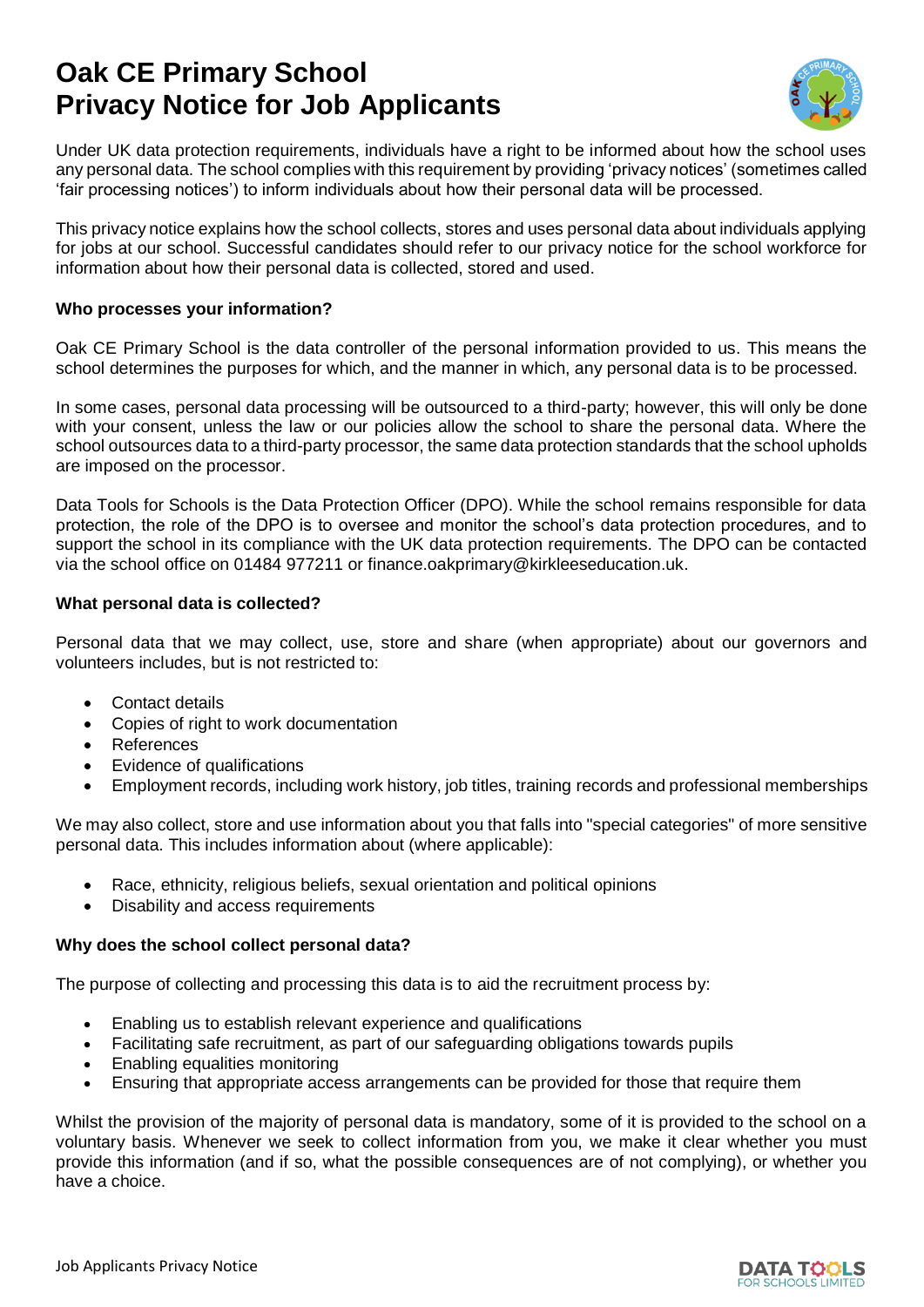# **The lawful basis on which the school will use personal data**

The school will use a lawful basis to collect and use personal data. Most commonly, the school will use it where it needs to:

- comply with a legal obligation
- carry out a task in the public interest

Less commonly, the school may also use personal data where:

- you have given us consent to use it in a certain way
- the school needs to protect your vital interests (or someone else's interests)

Where we process special categories of personal data, such as ethnicity, the processing is necessary for reasons of substantial public interest. Where this doesn't apply the school will seek consent for specific purposes.

Some of the reasons listed above for collecting and using personal information overlap, and there may be several grounds which justify the school's use of your data.

#### **Storing personal data**

The school will create and maintain file for each job applicant. The information contained in this file is kept secure and is only used for purposes directly relevant to your application for work for the school. Once the application process has ended, the school will retain this file and for unsuccessful candidates delete the information six months after the date of employment of the successful candidate. The successful candidates record will form the basis of their employment record.

Personal information that is no longer needed, or has become inaccurate or out of date, is disposed of securely. For example, the school will shred or incinerate paper-based records and override electronic files. The school may also use an outside company to safely dispose of records.

# **Data sharing**

We do not share information about you with any third party without your consent unless the law and our policies allow us to do so. Where it is legally required, or necessary (and it complies with data protection law) the school may share personal data with:

- Our local authority to meet our legal obligations to share certain information with it, such as shortlists of candidates for a headteacher position
- Suppliers and service providers to enable them to provide the service we have contracted them for, such as HR and recruitment support
- Professional advisers and consultants

#### **Requesting access to personal data**

Individuals have a right to make a '**subject access request'** to gain access to personal information held.

If you make a subject access request, and if the school does hold information about you, the school will:

- give you a description of it
- tell you why the school is holding and processing it, and how long it will be kept for
- explain where the school got it from, if not from you
- tell you who it has been, or will be, shared with
- let you know whether any automated decision-making is being applied to the data, and any consequences of this
- give you a copy of the information in an intelligible form